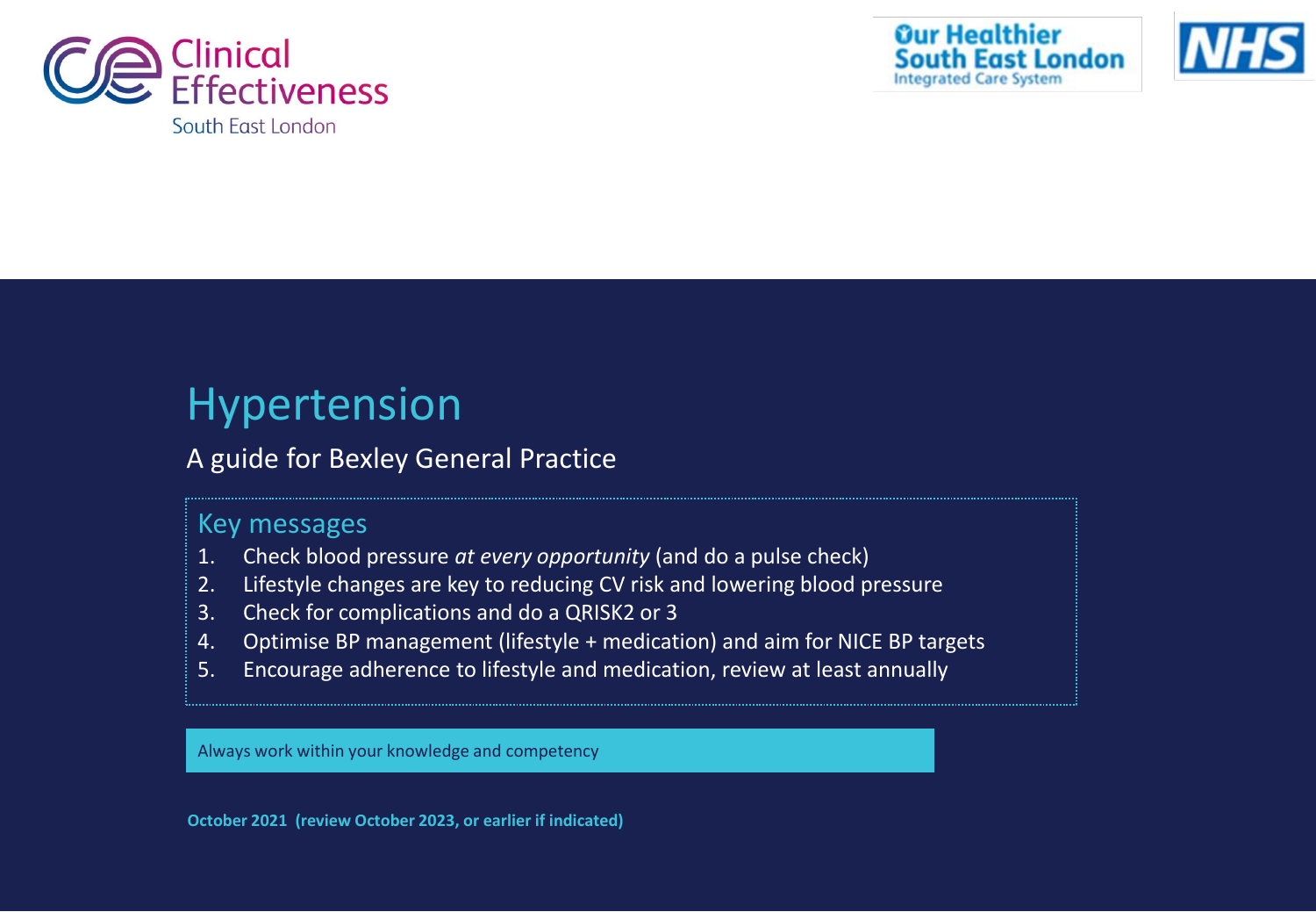# **Why focus on BP in Bexley?**

**Hypertension is a risk factor for having worse outcomes from Covid-19.**

**Treatment of high BP significantly reduces risk of stroke, IHD, heart failure and all cause mortality<sup>1</sup>**

- **Risk reduction**: Every 10 mmHg reduction in systolic BP reduces risk of major CV events by 20%<sup>1</sup>
- **Under-treated:** 45% of Bexley patients <80 years, with hypertension, have a BP >140/90mmHg<sup>2</sup>
- **Under-diagnosed**: 22,650 people remain undiagnosed (prevalence=  $13.3\%$  vs. expected=  $22.4\%$ )<sup>1</sup>

**In Bexley, if we reduce the average systolic BP in people with hypertension by 10 mmHg, in one year, we could prevent<sup>1</sup> :**

- •**68 people from having a stroke**
- •**54 people from developing heart failure**
- •**95 people from developing IHD**
- •**173 deaths**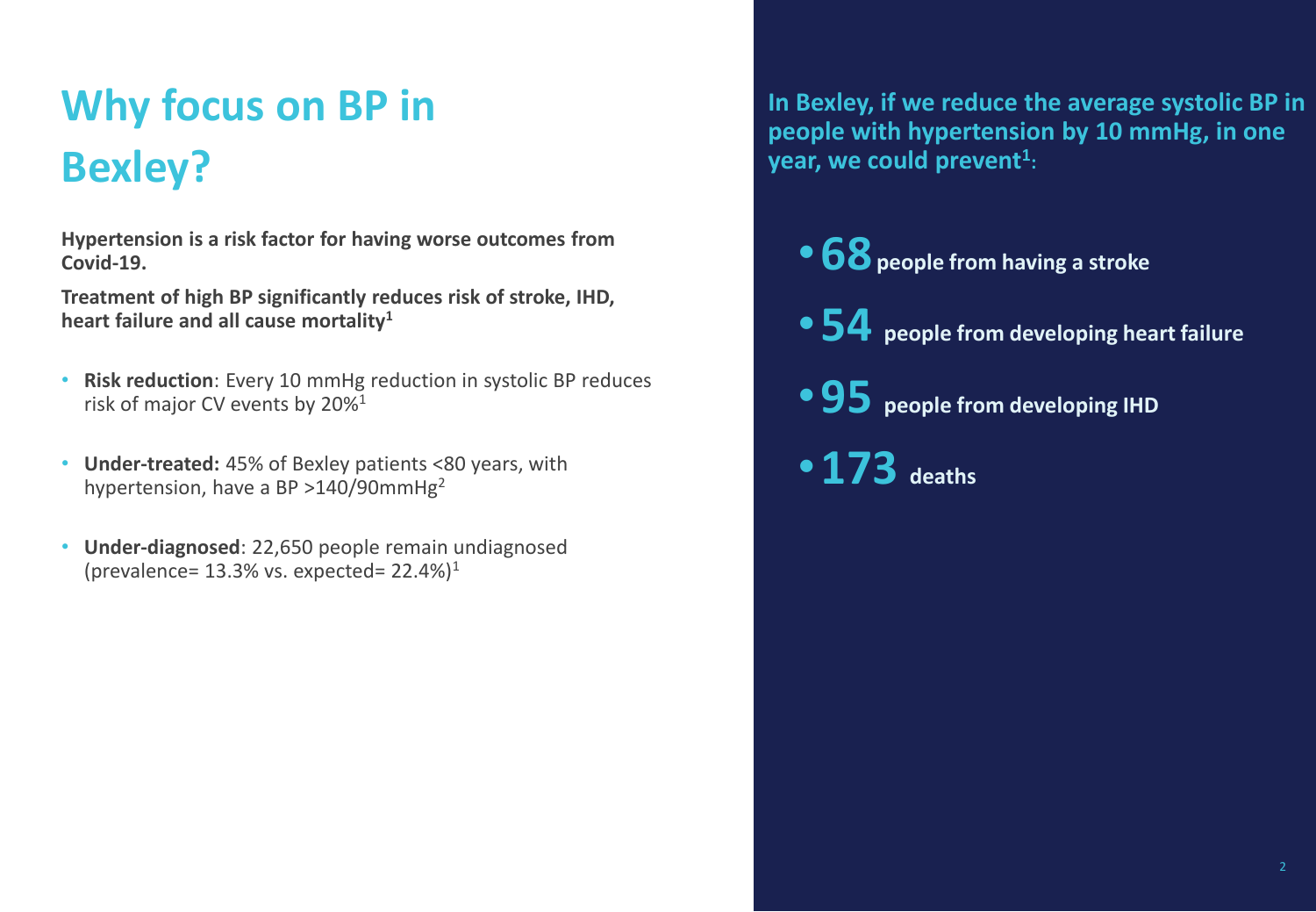

Clinical

**Hypertension diagnosis and assessment, including for people with Type 2 diabetes (T2DM)\***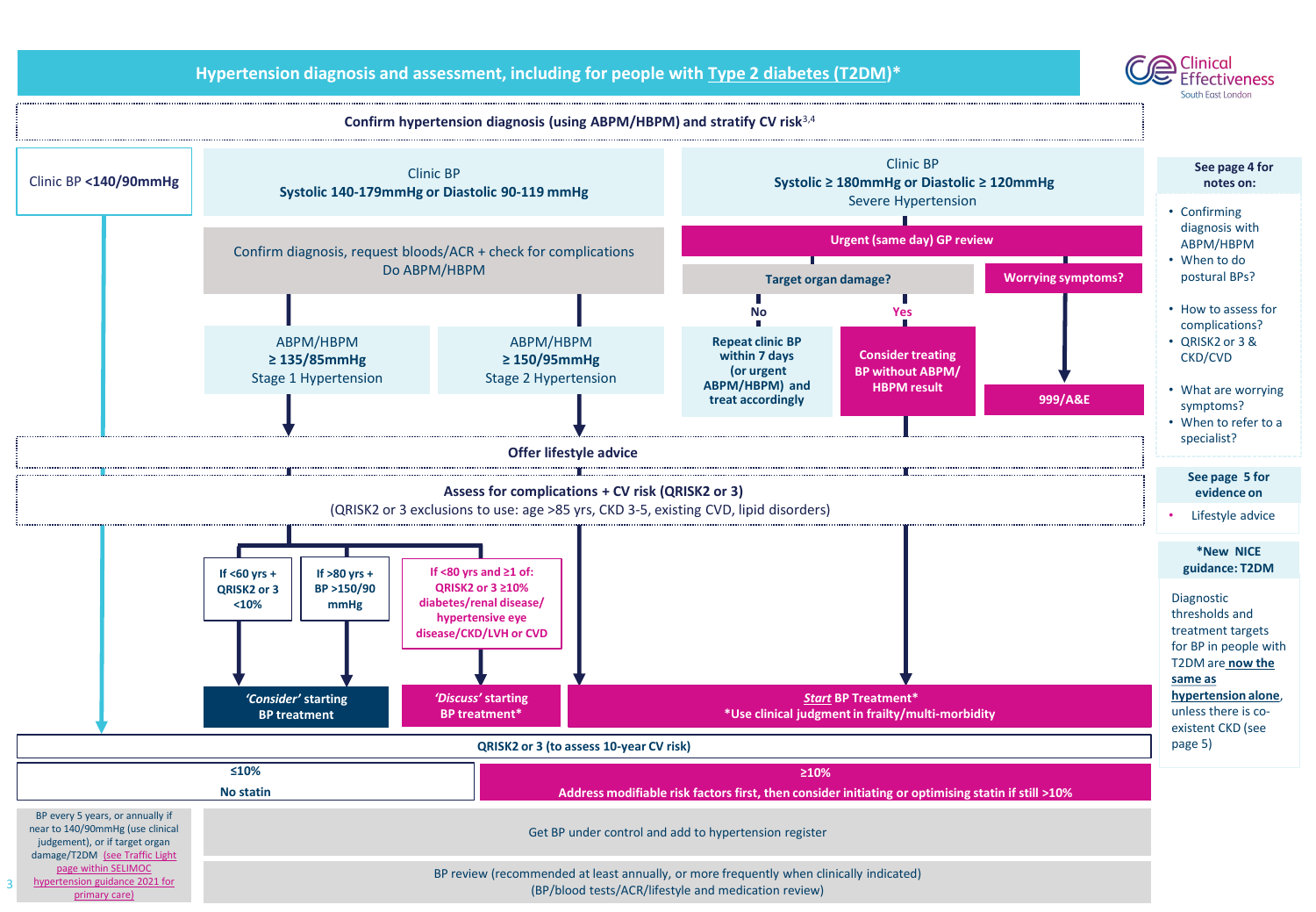| <b>Hypertension diagnosis: additional information</b> |  |  |
|-------------------------------------------------------|--|--|



| <b>Diagnosing hypertension</b>                                                                                                                                                                                                                                                                                                                                                                                                                                                                                                                                                                                          |                                                                                                                                                                                                                                                                                                                                                                                                                                                                                                                                       |  |  |
|-------------------------------------------------------------------------------------------------------------------------------------------------------------------------------------------------------------------------------------------------------------------------------------------------------------------------------------------------------------------------------------------------------------------------------------------------------------------------------------------------------------------------------------------------------------------------------------------------------------------------|---------------------------------------------------------------------------------------------------------------------------------------------------------------------------------------------------------------------------------------------------------------------------------------------------------------------------------------------------------------------------------------------------------------------------------------------------------------------------------------------------------------------------------------|--|--|
| How to measure BP when considering a diagnosis of hypertension:<br>Measure blood pressure in both arms, if difference >15 mmHg, repeat measurements<br>If difference in readings between arms remains >15 mmHg on the second measurement, measure<br>subsequent blood pressures in the arm with the higher reading (note this on EMIS)<br>When to measure standing + sitting BP?<br>In DM, postural hypotension (systolic drop $\geq 20$ mmHg from sitting to standing), or age $\geq 80$ yrs<br>If significant drop/symptoms of postural hypotension, review medication and treat to BP target<br>based on standing BP | <b>Ambulatory BP monitoring (ABPM)</b><br>Ensure sufficient readings - minimum 14 readings during waking hours<br>Use daytime average BP for diagnosis<br>Home BP monitoring (HBPM)<br>Ensure a validated (and calibrated) BP machine is being used and advise to record two BP readings<br>every morning and evening every day, for at least 4 days (ideally 7)<br>In practice, disregard the first day's readings and take an average of the remaining readings                                                                     |  |  |
| <b>Assessing complications</b>                                                                                                                                                                                                                                                                                                                                                                                                                                                                                                                                                                                          | Assessing Cardiovascular (CV) risk: QRISK 2 or 3                                                                                                                                                                                                                                                                                                                                                                                                                                                                                      |  |  |
| Look for complications (target organ damage - i.e. check eyes - fundoscopy, dip urine, CV exam) + do a<br>QRISK2 or 3<br>Tests: renal profile, lipids, FBC, HbA1c, TFT, ACR, urinalysis for haematuria + ECG + fundoscopy<br>Record: smoking status, physical activity level, alcohol intake, BMI, [waist circumference], family<br>history [use Arden's BP EMIS Template]                                                                                                                                                                                                                                              | • Currently a QRISK2 'calculator' is integrated into EMIS. Practices with Ardens may have access to<br>QRISK3, which is a more inclusive risk score and can also be found online here<br>• The calculated CV risk is an estimate. Clinical judgement is required to adjust for factors that the<br>risk calculator does not take into account, but it may help people to make an informed choice on<br>whether to take a statin (and discuss risk reduction using the 'heart-age' calculation)<br><b>QRISK2 or 3 &amp; exclusions</b> |  |  |
| Corrected eGFR in Black people of African or Caribbean Family origin <sup>9</sup>                                                                                                                                                                                                                                                                                                                                                                                                                                                                                                                                       |                                                                                                                                                                                                                                                                                                                                                                                                                                                                                                                                       |  |  |
| Latest NICE CKD guidance (August 2021) does not recommend adjusting the estimation of glomerular<br>filtration rate (eGFR) in people of African-Caribbean or African family background                                                                                                                                                                                                                                                                                                                                                                                                                                  | QRISK is not applicable in people considered at high-risk of CVD: Type 1DM, CKD 3-5, existing<br>CVD/previous Stroke/TIA, and people >85 years, as they should already be on/offered lipid<br>management treatment<br>For several conditions QRISK2 will underestimate people's risk e.g. severe mental illness<br>and rheumatological conditions (which are taken into account in QRISK3)                                                                                                                                            |  |  |
| When to refer a patient?                                                                                                                                                                                                                                                                                                                                                                                                                                                                                                                                                                                                |                                                                                                                                                                                                                                                                                                                                                                                                                                                                                                                                       |  |  |
| Suspect secondary causes OR patient <40 years?                                                                                                                                                                                                                                                                                                                                                                                                                                                                                                                                                                          | <b>Worrying symptoms?</b>                                                                                                                                                                                                                                                                                                                                                                                                                                                                                                             |  |  |
| If you suspect secondary causes in a patient of any age e.g. Cushing's, Conn's*<br>If <40 years + BP $\geq$ 140/90mmHg + no evidence of CVD, renal/hypertensive eye disease or diabetes.<br>The 10-year CV risk can underestimate the lifetime risk of CV events in this cohort. <sup>3</sup><br>In patients of African or Caribbean family origin, primary hypertension can present earlier, if in<br>doubt, consider A&G to discuss need for referral                                                                                                                                                                 | Life-threatening symptoms - new onset confusion, chest pain, HF, AKI<br>Accelerated hypertension - retinal haemorrhage, papilloedema<br>Suspected phaeochromocytoma - labile or postural hypotension, headache, palpitations, pallor,<br>abdo pain, excessive sweating                                                                                                                                                                                                                                                                |  |  |
| Refer to specialist clinic for investigation                                                                                                                                                                                                                                                                                                                                                                                                                                                                                                                                                                            | Immediate: 999 or A&E                                                                                                                                                                                                                                                                                                                                                                                                                                                                                                                 |  |  |
| *Other conditions which can cause hypertension include: Connective tissue disorders: scleroderma, systemic lupus                                                                                                                                                                                                                                                                                                                                                                                                                                                                                                        |                                                                                                                                                                                                                                                                                                                                                                                                                                                                                                                                       |  |  |

erythematous, polyarteritis nodosa, retroperitoneal fibrosis, obstructive sleep apnoea

4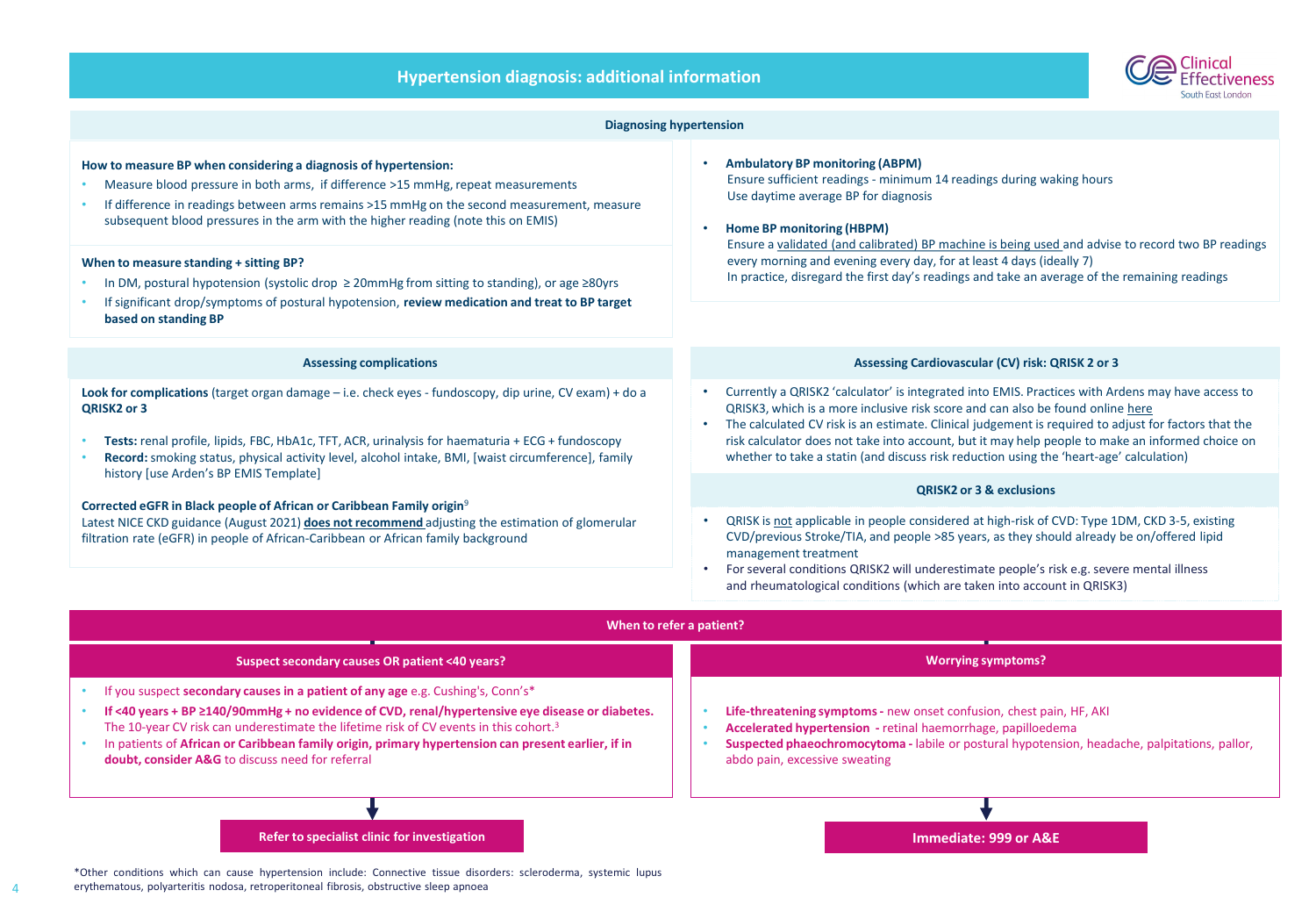

# **Impact of lifestyle changes on BP<sup>6</sup>**

| <b>Action</b>              | <b>Recommendation</b>                                                                         | <b>Approx. systolic BP reduction</b> |
|----------------------------|-----------------------------------------------------------------------------------------------|--------------------------------------|
| <b>Reduced weight</b>      | Maintain healthy body weight                                                                  | 5-20mmHg/10kg loss                   |
| <b>DASH diet</b>           | Consume a diet rich in fruits, vegetables, low-fat dairy with reduced saturated and total fat | 8-14mmHg                             |
| <b>Reduced salt intake</b> | Reduced dietary sodium intake (<1 teaspoon/day)                                               | $2-8$ mm $Hg$                        |
| Increased exercise         | Regular aerobic physical activity (at least 30 min/day, most days of the week)                | 4-9mmHg                              |
| Reduced alcohol intake     | Below or equal to 14 units/week                                                               | $2-4$ mm $Hg$                        |

Note: In addition, discourage consumption of excessive caffeine or caffeine-rich products.<sup>4</sup> Average BP reduction (systolic) from one anti-hypertensive drug= 12.5-15.5mmHg.<sup>7</sup> The effects of implementing lifestyle modific dependent, and could be greater for some individuals.<sup>6</sup> In the study used, stress management's impact on BP was variable.<sup>6</sup>

# **Which BP target? Aim for NICE BP targets4, 5, 8, 9**

| <b>Which condition?</b>                                               | Which cohort within the condition?                                                               | <b>NICE Clinic BP Targets</b><br>Note: Corresponding targets for ABPM/HBPM are 5mmHg<br>lower than clinic BPs | QOF BP Targets <sup>14</sup> 2021/2022                                                                                                                       |  |
|-----------------------------------------------------------------------|--------------------------------------------------------------------------------------------------|---------------------------------------------------------------------------------------------------------------|--------------------------------------------------------------------------------------------------------------------------------------------------------------|--|
|                                                                       |                                                                                                  | Use clinical judgment in frailty/multi-morbidity                                                              |                                                                                                                                                              |  |
| Hypertension,<br>including Type 2 Diabetes<br>(T2DM)* but with no CKD | Age <80yrs                                                                                       | ≤140/90mmHg                                                                                                   | Hypertension only<br>*Note QOF Target<br>$\leq$ 140/90mmHg<br>for Hypertension in<br><b>T2DM</b> is<br>Hypertension only<br>$\leq$ 140/80mmHg<br>≤150/90mmHg |  |
|                                                                       | Age $\geq 80$ yrs                                                                                | ≤150/90mmHg                                                                                                   |                                                                                                                                                              |  |
| <b>Diabetes</b>                                                       | <b>Type 2 Diabetes</b>                                                                           | Same as hypertension if no CKD                                                                                | $\leq$ 140/80mmHg                                                                                                                                            |  |
|                                                                       | Type 1 Diabetes + no albuminuria                                                                 | $\leq$ 135/85mmHg                                                                                             |                                                                                                                                                              |  |
|                                                                       | Type 1 Diabetes + albuminuria or $\geq 2$ features of<br>metabolic syndrome                      | ≤130/80mmHg                                                                                                   |                                                                                                                                                              |  |
| ACR <70mg/mmol<br><b>CKD</b>                                          |                                                                                                  | ≤140/90mmHg                                                                                                   |                                                                                                                                                              |  |
|                                                                       | ACR ≥70mg/mmol or co-existent Diabetes                                                           | $\leq$ 130/80mmHg                                                                                             | No QOF target                                                                                                                                                |  |
| <b>IHD/PAD or TIA/Stroke</b>                                          | History of IHD/PAD                                                                               | ≤140/90mmHg                                                                                                   | No QOF target for PAD, but for rest, based on<br>age i.e.<br><80yrs ≤140/90mmHg<br>≥80yrs $≤150/90mm$ Hg                                                     |  |
|                                                                       | History of TIA/Stroke<br>(if with severe bilateral carotid stenosis: systolic BP<br>140-150mmHg) | ≤130/80mmHg                                                                                                   |                                                                                                                                                              |  |

Note: For people ≥80 years with hypertension and T2DM, CKD, PAD, CVD or TIA/Stroke, individual NICE guidance on these areas offers no age-specific BP targets for this cohort. However, NICE Hypertension guidelines (as menti ≤150/90 mmHg for those ≥80 years with hypertension, but with frailty/multi-morbidity, use clinical judgement.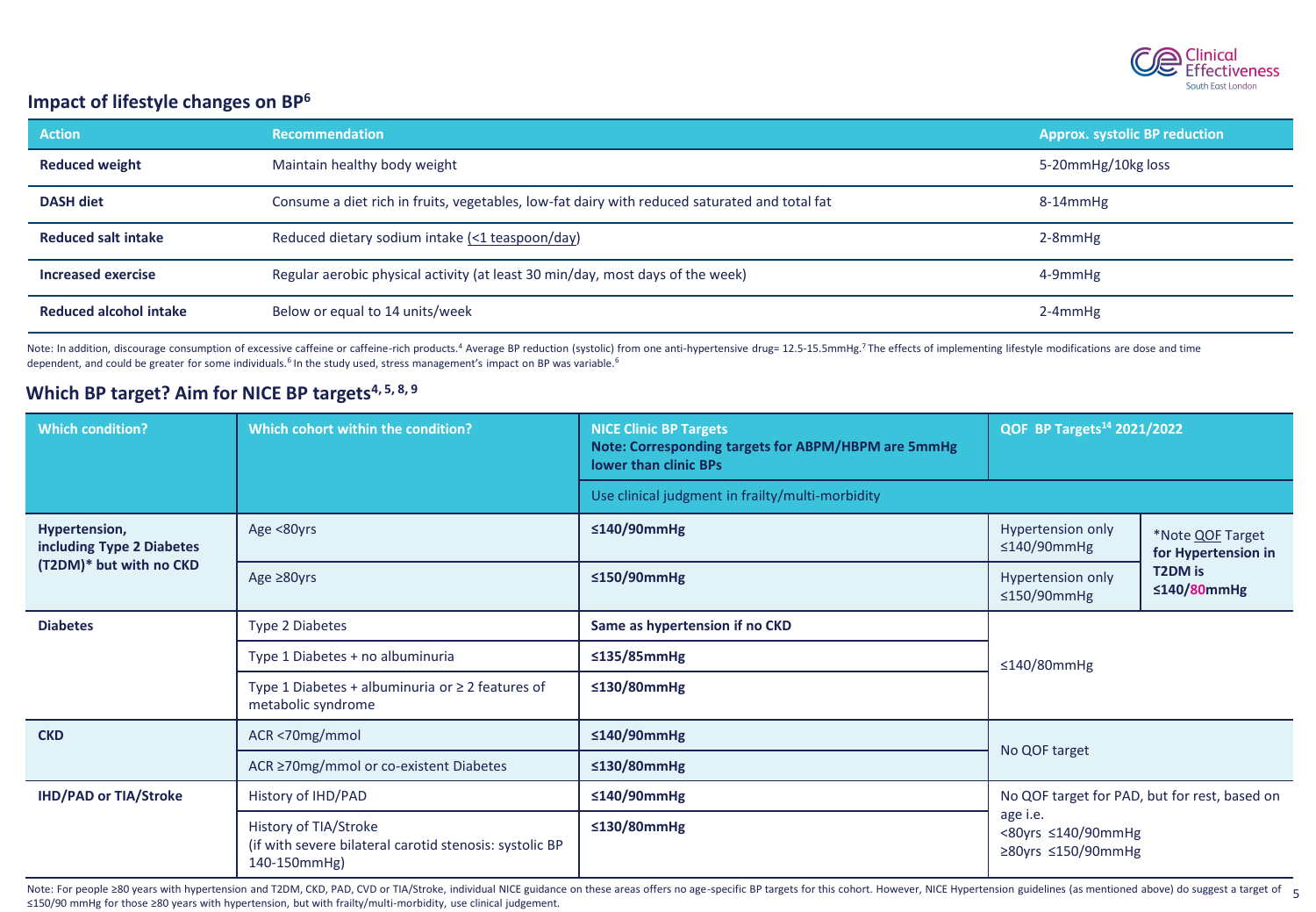# **Hypertension treatment3,4**





| <b>Hypertension in Chronic Kidney Disease<sup>9</sup></b><br>(CKD stages 3-5 i.e. eGFR <60ml/min) |                                                                |  |
|---------------------------------------------------------------------------------------------------|----------------------------------------------------------------|--|
| ACR <30 mg/mmol                                                                                   | Follow BP algorithm                                            |  |
| ACR $\geq$ 30 mg/mmol                                                                             | 1 <sup>st</sup> line: ACEI or ARB,<br>then follow BP algorithm |  |
|                                                                                                   |                                                                |  |

# **Women with pre-existing hypertension contemplating pregnancy<sup>10</sup>**

Refer to specialist **pre-conception counselling**  (page 10)

**Drugs to avoid at conception/in pregnancy include:** ACEI/ARB/thiazide or thiazide-like diuretic (increased risk of congenital abnormalities)

## **NICE guidelines:**

**Stop ACEI/ARBs and change medication (preferably within 2 working days of notification of pregnancy). Offer alternatives:**

- Labetalol if no CI e.g. asthma, nifedipine or methyldopa. Can also remain on amlodipine – GSTT Obstetric Medicine advice
- **Target BP ≤ 135/85 mmHg**
- **Offer aspirin 75-150mg OD from week 12 of pregnancy**

Refer to **[Hypertension in Pregnancy clinic \(GSTT\)](https://www.guysandstthomas.nhs.uk/our-services/maternity/care-during-pregnancy/high-blood-pressure-in-pregnancy.aspx#na)  ASAP**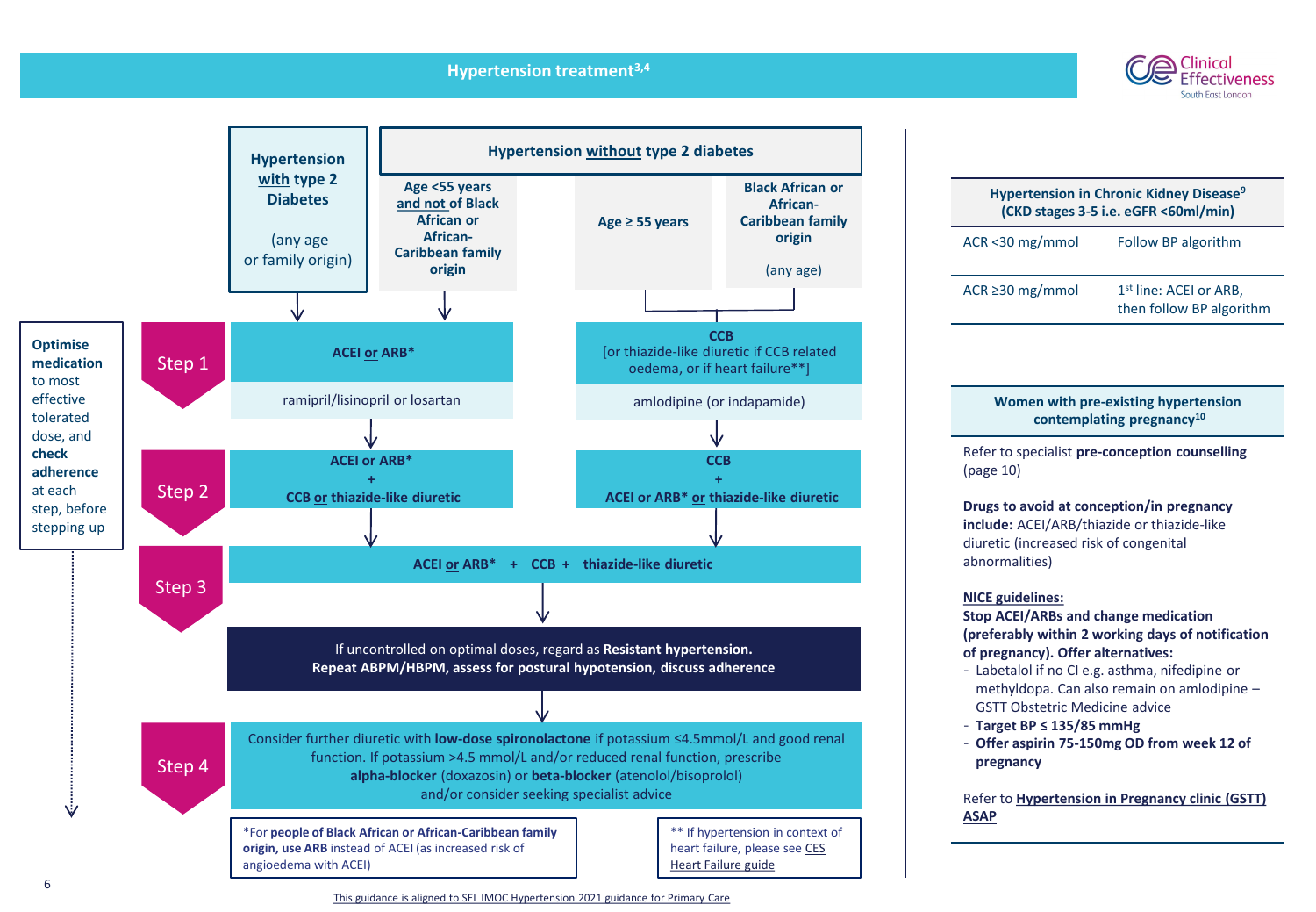| Hypertension: preferred medication 3, 4, 11, 12, 13 |                                     |                                                           |                                                                    |                                                                                                                                                                                                                                                                                                                                                                                                                                          |
|-----------------------------------------------------|-------------------------------------|-----------------------------------------------------------|--------------------------------------------------------------------|------------------------------------------------------------------------------------------------------------------------------------------------------------------------------------------------------------------------------------------------------------------------------------------------------------------------------------------------------------------------------------------------------------------------------------------|
|                                                     | <b>Drug</b>                         | <b>Starting dose</b>                                      | Daily Range                                                        | Notes (These are not extensive, please refer to the latest BNF for further information, especially titration increments, cautions<br>and contraindications)                                                                                                                                                                                                                                                                              |
| <b>ACEIS</b>                                        | 1 <sup>st</sup> Line:<br>Ramipril   | 2.5mg OD<br>$(1.25mgOD)$ in<br>frail/elderly<br>patients) | 2.5-10mg OD                                                        | For people of Black African or African-Caribbean family origin, use ARB instead of ACEI (as increased risk of angioedema<br>$\sim 10$<br>with ACEI)<br>Check baseline renal profile (Na/K/Cr/eGfr). Hyperkalaemia may occur, therefore close monitoring of serum potassium is<br>required                                                                                                                                                |
|                                                     | 2 <sup>nd</sup> line:<br>Lisinopril | 10 <sub>mg</sub> OD                                       | 10-80mg OD<br>(usual maintenance dose 20mg OD for<br>hypertension) | Re-check renal profile within 2 weeks of initiation, or dose increase and then at least annually<br>Titrate ACEI/ARB up at 2-4 weekly intervals to achieve optimal BP control<br>Initiation/Dose titrations: If serum creatinine increases by >20% (or eGFR falls by >15%) - stop ACEI and seek specialist<br>advice. ACEI dose should only be increased if serum creatinine increases by less than 20% (or eGFR falls by less than 15%) |
| <b>ARBs</b>                                         | Losartan                            | 50 <sub>mg</sub> OD<br>(25mg OD if >75yrs<br>old)         | 50-100mg OD                                                        | after each dose titration, and potassium <5.5mmol<br>ACEI/ARB dose should be optimised before the addition of a second agent<br>Side-effects: Symptomatic hypotension can occur on first dosing - suggest to take at night. Dry cough with ACEI, consider<br>switch to ARB                                                                                                                                                               |
|                                                     | Candesartan                         | 8 <sub>mg</sub> OD                                        | 8mg-32mg OD                                                        | <b>Caution:</b> Do not combine an ACEI and an ARB to treat hypertension<br>For diabetic nephropathy ARB of choice: losartan and irbesartan <sup>3</sup>                                                                                                                                                                                                                                                                                  |
| <b>CCBs</b>                                         | Amlodipine                          | 5 <sub>mg</sub> OD                                        | 5-10mg OD                                                          | Increase after 2-4 weeks to maximum dose of 10mg OD<br>Caution: Interacts with simvastatin - consider switching to atorvastatin<br>Step 1: If amlodipine causes ankle oedema, consider using a thiazide-like diuretic instead of a CCB<br>CI: Unstable angina, aortic stenosis<br>Side effects include flushing and headaches at initiation; swollen ankles especially at higher doses                                                   |
| Thiazide-<br>like<br>diuretics                      | Indapamide (IR)                     | 2.5mg OD                                                  | 2.5mg OD                                                           | Check baseline renal profile, then after 2 weeks, then at least annually. If potassium <3.5mmol/L or eGFR <25ml/min, stop<br>indapamide and seek specialist advice                                                                                                                                                                                                                                                                       |
| Aldosterone<br>antagonist                           | Spironolactone                      | 25mg OD                                                   | 25mg OD                                                            | Step 4: Spironolactone is the preferred diuretic at step 4 (NICE), but is an unlicensed indication in resistant hypertension<br>(BNF)<br>Consider only if potassium $\leq 4.5$ mmol/L (caution in reduced eGFR <30ml/min, as increased risk of hyperkalaemia). Monitor<br>$\overline{\phantom{a}}$<br>Na/K/renal function within 1 month and repeat 6 monthly thereafter <sup>3</sup><br>If K>4.5mmol/L should be stopped.               |
| $\alpha$ -B                                         | Doxazosin (IR)                      | 1mg OD                                                    | 2-16mg OD<br>(or BD dosing when dose >8mg/day)                     | Consider at Step 4 if potassium $\geq$ . 4.5mmol/L. Initial dose of 1mg usually increased after 1-2 weeks to 2mg OD<br>At doses above 8mg/day, consider split dosing from OD to BD to reduce BP variation<br>Caution: Initial dose postural hypotension, avoid in elderly as orthostatic hypotension risk <sup>3</sup><br>$\overline{\phantom{a}}$                                                                                       |
|                                                     | Atenolol                            | 25mg OD                                                   | 25-50mg OD                                                         | Consider at Step 4 if potassium ≥ 4.5mmol/L.<br>Beta blockers may be considered in younger people and in those with an intolerance/CI to ACEI or ARBs, women of                                                                                                                                                                                                                                                                          |
| $\beta - B$                                         | <b>Bisoprolol</b>                   | 5-10mg OD                                                 | 5-20mg OD                                                          | childbearing potential, co-existent anxiety/tachycardia/heart failure<br>Particular caution in T2DM: symptoms of hypoglycaemia may be masked<br>Caution: Increased risk of diabetes when beta-blocker is prescribed with a thiazide diuretic. Beta-blockers can cause<br>bradycardia if combined with certain CCBs e.g., verapamil/diltiazem<br>CI: Asthma, 2 <sup>nd</sup> /3 <sup>rd</sup> degree AV block, severe PAD                 |
|                                                     | <b>Related Drugs</b>                |                                                           |                                                                    |                                                                                                                                                                                                                                                                                                                                                                                                                                          |
| S                                                   | Atorvastatin                        | 20mg OD                                                   | 20-80mg OD                                                         | Please see SEL IMOC guideline on lipid management: medicine optimisation pathways (Sept 2021)<br>Primary prevention 20mg, secondary prevention 40-80mg (alternative is rosuvastatin)                                                                                                                                                                                                                                                     |

**AKI SICK DAY RULES<sup>15</sup>**When patients have any of the following: **Vomiting, diarrhoea, or general deh**ydration due to intercurrent illness,. Advice to **STOP** taking the medicines listed below (restart after feeling well/after 24-48hrs of eating and drinking normally): • **ACE Inhibitors**, **ARBs**, **Diuretics**, Metformin, NSAIDs, Sulfonylureas, SGLT2 inhibitors (e.g. Empagliflozin)

This guidance is aligned to SEL IMOC [Hypertension 2021 guidance for Primary](https://selondonccg.nhs.uk/download/11532/) Care)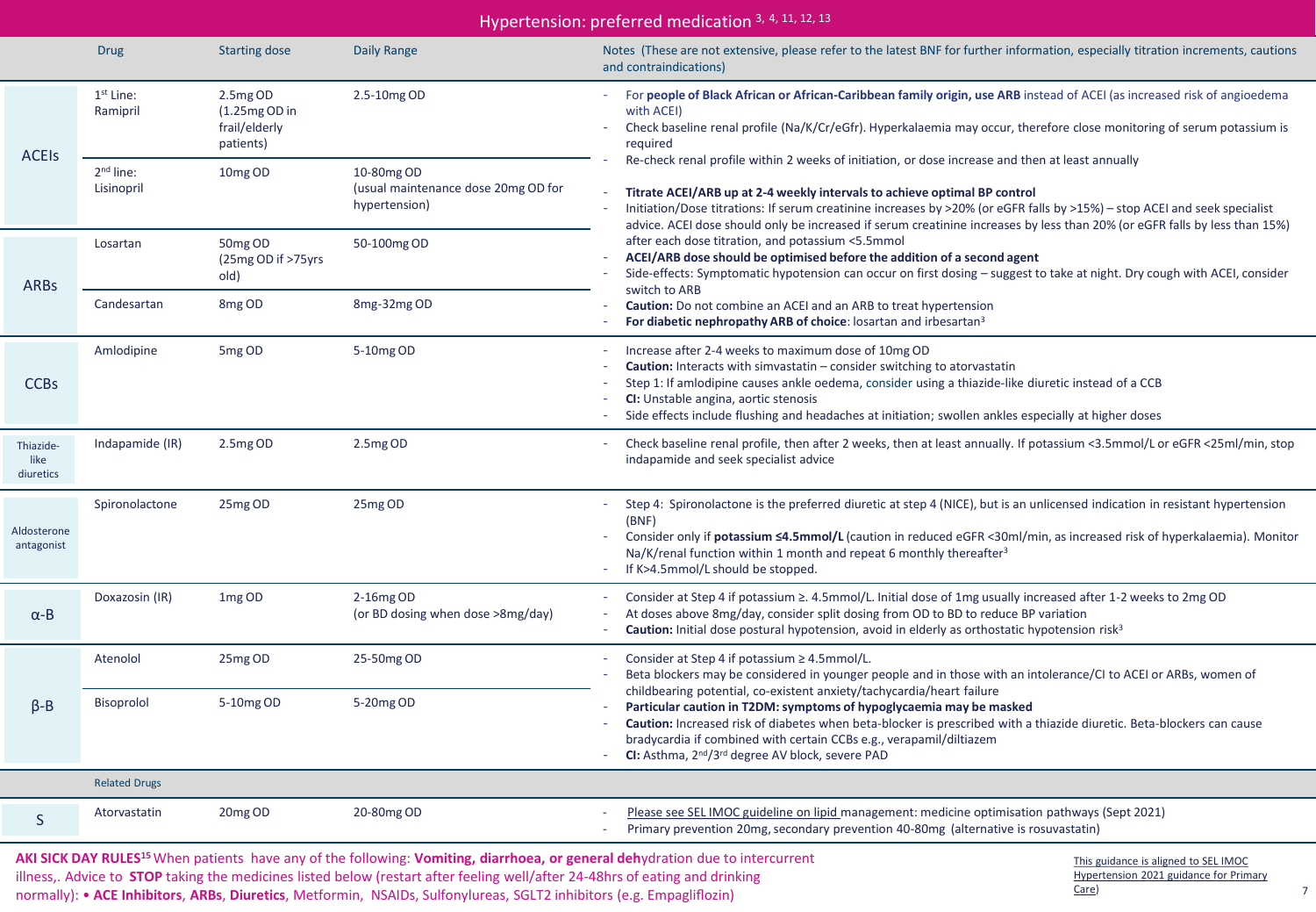

#### **Principles of remote monitoring: See additional guide: ['CES LTC during COVID](http://www.clinicaleffectivenesssouthwark.co.uk/wp-content/uploads/2020/11/LTC-management-during-COVID-19-and-beyond.-Version-1.8.pdf)-19 guide' (page 4) Tasks/Activity Who? Where? Tools/Support Review planning at practice level Call/recall planning:** Use Arden's/CE Bexley searches to help determine who to invite for review first e.g. BP >160/100mmHg recorded in the last year vs. those that are well controlled. Admin colleague with clinician support (GP nurse/GP) In practice or remotely via EMIS Arden's/CE Bexley searches **Pre-patient review Contact patient to: 1. Arrange bloods (renal function, FBC, lipids, HbA1c) & urine ACR 2. Arrange BP measurement + pulse check** (in practice/[machine at home\)](https://www.bhf.org.uk/informationsupport/heart-matters-magazine/medical/tests/blood-pressure-measuring-at-home), at least annually HCA/GP Nurse Remote or F2F In practice/at home AccuRx text messages Consider E-consult which has a BP review page or the Doctaly Assist Hypertension flow on WhatsApp **Patient review 1. Concerns + screen for symptoms/complications related to:** • **Hypertension** • **Hypotension (dizziness/nausea/weakness/confusion, BP <90/60mmHg) 2. Review BP trend 3. Review investigations:** blood + urine ACR results **4. Re-calculate QRISK2 or 3** (if appropriate) **5. Discuss risk-reduction + lifestyle**: in context of QRISK2 or 3 (BMI, smoking, alcohol, diet, activity) & COVID **6. Mind + Body:** consider [screening for mental health conditions](http://www.clinicaleffectivenesssouthwark.co.uk/wp-content/uploads/2020/01/CES-Depression-and-Anxiety-Guide-FINAL-VERSION-TO-PRINT-1.pdf) GP/GP Nurse/GP pharmacist Remote or F2F Arden's template (for correct coding, annual review, medication review & Vital 5\*\* recording) [Brief-interventions](https://www.cambridgeshireandpeterboroughccg.nhs.uk/health-professionals/patient-pathways/hypertension-programme/resources-to-improve-management-of-hypertension/strengthening-healthy-lifestyles/very-brief-interventions/) around lifestyle **7. Medication review**: concerns, side-effects, compliance, [adherence,](https://www.cambridgeshireandpeterboroughccg.nhs.uk/health-professionals/patient-pathways/hypertension-programme/resources-to-improve-management-of-hypertension/improving-adherence/) ensure renal function satisfactory and adjust medications if needed. Note that some drugs/substances can cause hypertension\* **8. Self-management/Shared-decision making** GP/GP Nurse/GP Pharmacist or Social prescriber, Care Navigator & Patient Self-management resources - send links via AccuRx: British Heart Foundation resources • [Understanding your BP](https://www.bhf.org.uk/informationsupport/publications/heart-conditions/understanding-blood-pressure) • [6 tips for reducing BP](https://www.bhf.org.uk/informationsupport/heart-matters-magazine/research/blood-pressure/blood-pressure-tips) BP and COVID-19 • [Online Community](https://www.bhf.org.uk/informationsupport/our-online-community) for patients • [Online programme about BP for](https://healthunlocked.com/programs/high-blood-pressure)  patients **9. Follow-up plans: review BP monthly until it is at target GP Australian COMP GP/GP Nurse/GP Nurse GP/GP Nurse GP/GP Nurse GP/GP Nurse GP/GP Nurse GP/GP Nurse GP/GP Nurse GP/GP Nurse GP/GP Nurse GP/GP Nurse GP/GP Nurse G** pharmacist/HCA \*Drugs/other substances that can cause hypertension, include<sup>4</sup> • combined oral contraceptives, corticosteroids, NSAIDs, sympathomimetics liquorice (present in some herbal medicines)

- venlafaxine
- cyclosporine
- 
- alcohol, substances of abuse including cocaine

8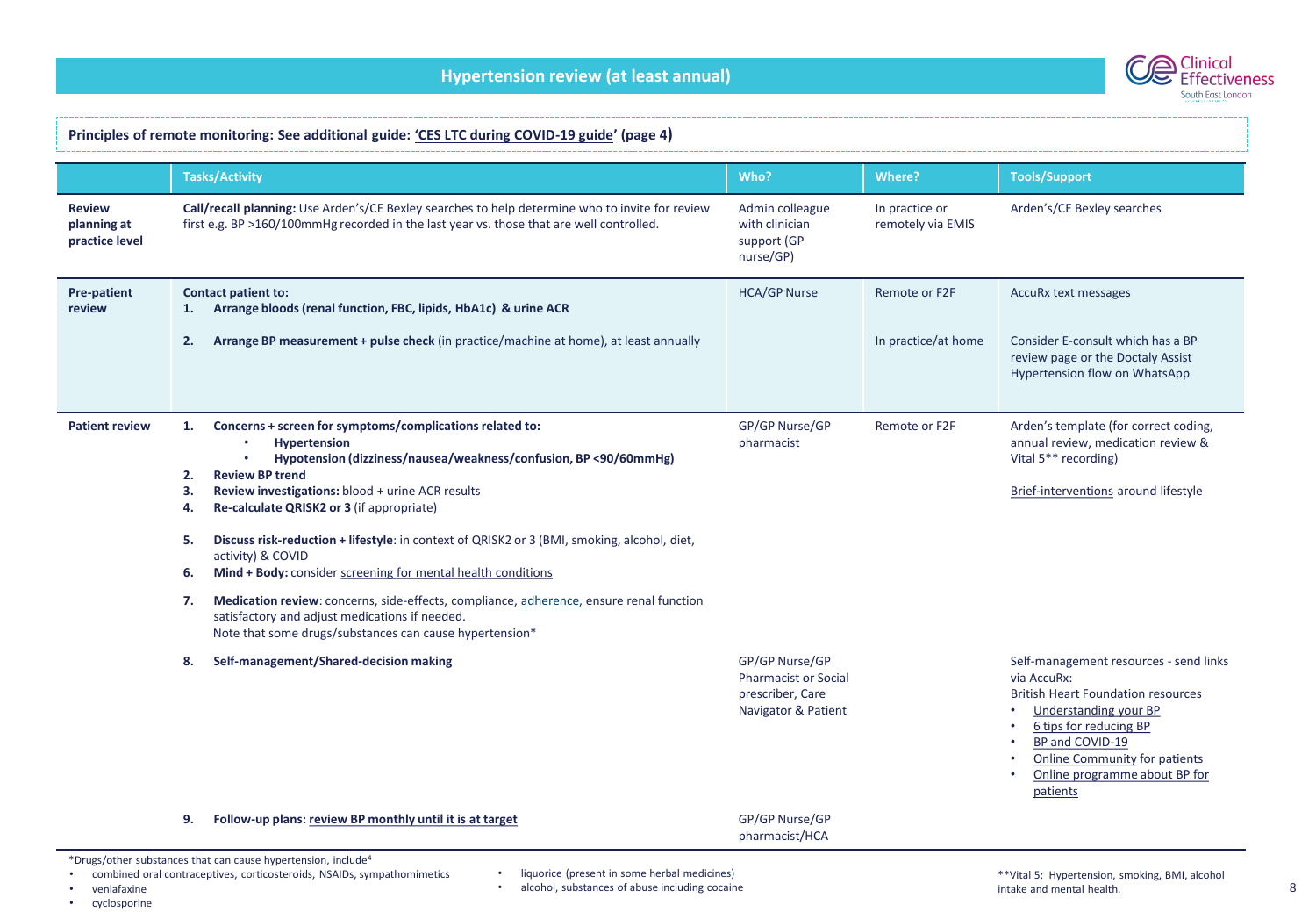# Bexley Patient Support



## **Patient resources**

- **[Blood pressure information for patients \(translated\) and 'Loving your heart: a South Asian guide to controlling](http://www.bloodpressureuk.org/resources/publications/translated-blood-pressure-information/)  your BP'**
- **Bexley Healthy Eating, Healthy Preventions:** https://www.bexley.gov.uk/about-council/jobs-and[careers/employee-well-being/healthy-eating-healthy-preventions](https://www.bexley.gov.uk/about-council/jobs-and-careers/employee-well-being/healthy-eating-healthy-preventions)
- **Bexley Get Help Managing Your Weight:** [https://www.bexley.gov.uk/health-and-wellbeing/get-help-managing](https://www.bexley.gov.uk/health-and-wellbeing/get-help-managing-your-weight)your-weight
- **London Borough of Bexley Adult Weight Management Service Referral form** (search 'weight management' on DXS)
- **[British Heart Foundation: Preventing Heart Disease \(resources for patients\):](https://www.bhf.org.uk/heart-health/preventing-heart-disease)** https://www.bhf.org.uk/hearthealth/preventing-heart-disease
- **British Heart Foundation: How to reduce your blood pressure 6 top tips (see page 8 for more):**  [https://www.bhf.org.uk/informationsupport/heart-matters-magazine/research/blood-pressure/blood-pressure](https://www.bhf.org.uk/informationsupport/heart-matters-magazine/research/blood-pressure/blood-pressure-tips#:~:text=Unless%20your%20doctor%20tells%20you,should%20be%20below%20130%20%2F%2080)tips#:~:text=Unless%20your%20doctor%20tells%20you,should%20be%20below%20130%20%2F%2080
- **Bexley Stop Smoking:** <http://www.smokefreebexley.co.uk/home>

# Bexley Clinical Support

**Urgent telephone advice -** Consultant connect: Cardiology GSTT/LGT on the Consultant Connect app

**Non-urgent 'Advice & Guidance' -** Depending on the context: Hypertension clinic (GSTT), CKD clinic (GSTT), Diabetic medicine (GSTT/KCH), Obstetric medicine (GSTT), Pregnancy in Hypertension clinic (GSTT)

**Community hypertension clinics (combined with lipids) led by GSTT pharmacists** - referral by completing referral form on DXS. Search 'hypertension referral'. Once completed e-mail to [gst-tr.KHPCommunityCVD@nhs.net](mailto:gst-tr.KHPCommunityCVD@nhs.net). Contact may be in form of virtual, telephone or F2F.

**Specialist clinics -** Refer via eRS to: Obstetrics>'Maternal medicine' for Pre-conception counselling clinic (GSTT), [Pregnancy in Hypertension clinic \(GSTT\)](https://www.guysandstthomas.nhs.uk/our-services/maternity/care-during-pregnancy/high-blood-pressure-in-pregnancy.aspx#na), or more general Obstetric Medicine clinic (GSTT) – for pregnant women with multiple co-morbidities, [CKD clinic (GSTT/KCH), Diabetic medicine (GSTT/KCH)]

### **Shared resources**

NICE has produced a document on shared decision making in the context of hypertension and it can be found at:

https://www.nice.org.uk/about/nice[communities/nice-and-the-public/making](https://www.nice.org.uk/about/nice-communities/nice-and-the-public/making-decisions-about-your-care)decisions-about-your-care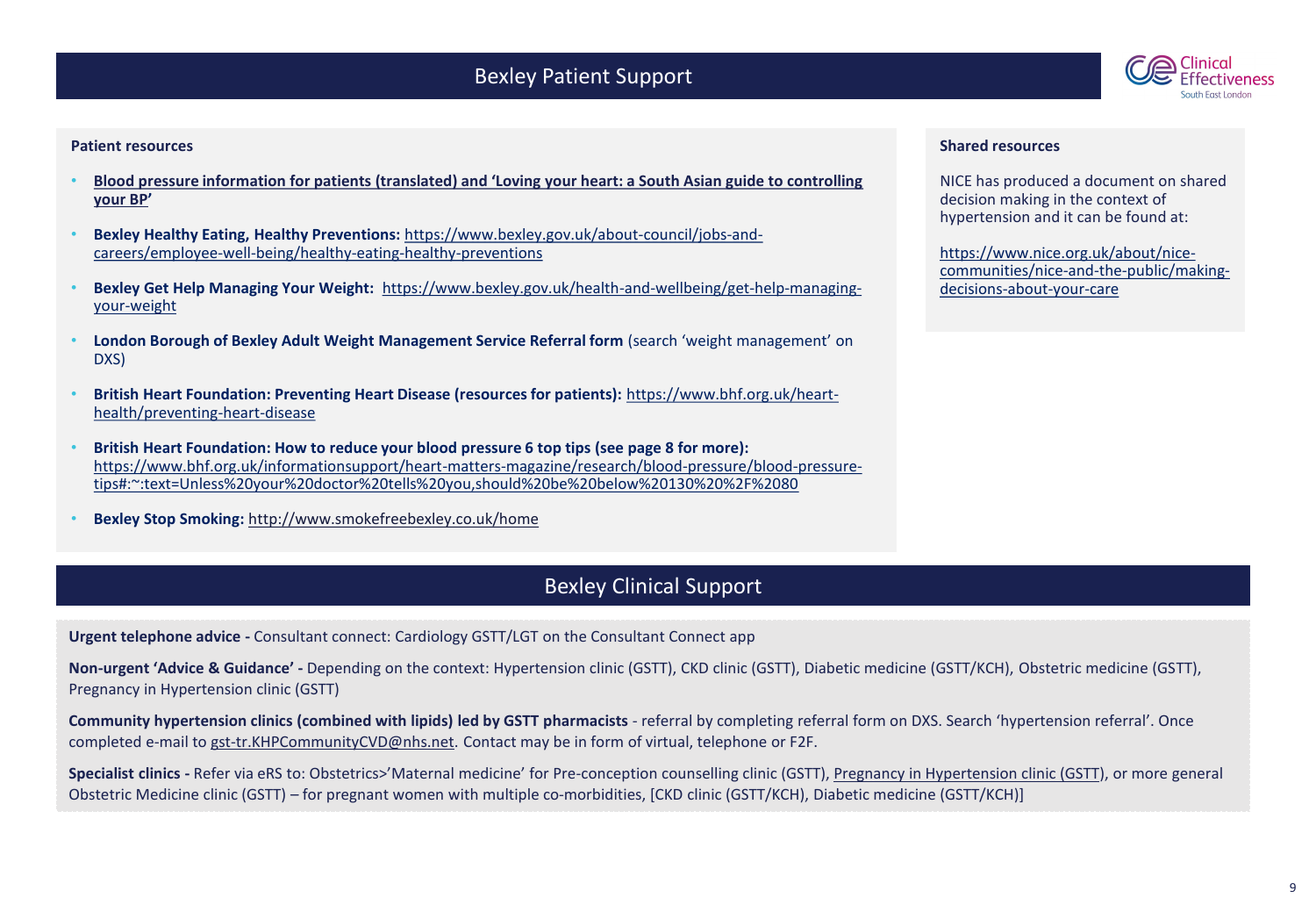1 British Heart Foundation: How can we do better? NHS Bexley CCG (updated 2018, source data QOF 2016/17, accessed 2017)

2 CESEL data analysis (EMIS practices data search) July 2021

3 [South East London Integrated Medicines Optimisation Committee \(SEL IMOC\) Hypertension guidance for primary care \(April 2021\)](https://selondonccg.nhs.uk/wp-content/uploads/dlm_uploads/2021/09/HYPERTENSION-management-guidance-FINAL-April-2021.pdf?UNLID=3038234802021102810310)

4 [NICE Guideline NG136 Hypertension in adults: Diagnosis and Management, published Aug 2019, \(accessed Jan 2021\)](https://www.nice.org.uk/guidance/ng136/resources/hypertension-in-adults-diagnosis-and-management-pdf-66141722710213)

5 [NICE Guideline NG17 Type 1 Diabetes in adults: Diagnosis and Management, published Aug 2015, updated Dec 2020, \(accessed Jan](https://www.nice.org.uk/guidance/ng17/resources/type-1-diabetes-in-adults-diagnosis-and-management-pdf-1837276469701)  2021)

6 Simces, ZL, Ross SE & Rabkin, SW, 2012, Diagnosis of hypertension and lifestyle modifications for its management, BCMJ Vol 58(8): 392- 398

7 Wu J, Kraja AT, Oberman A, Lewis CE, Ellison RC, Arnett DK, Heiss G, Lalouel JM, Turner ST, Hunt SC, Province MA. A summary of the effects of antihypertensive medications on measured blood pressure. American Journal of Hypertension. 2005 Jul 1;18(7):935-42

8 [Stroke and TIA, Clinical Knowledge Summaries \(NICE\), last updated March 2017, \(accessed Jan 2021\)](https://cks.nice.org.uk/topics/stroke-tia/management/secondary-prevention-following-stroke-tia/)

9 [NICE Clinical Guideline NG203 Chronic Kidney Disease: assessment and management, published 25 August 2021, accessed \(Sept 2021\)](https://www.nice.org.uk/guidance/ng203/resources/chronic-kidney-disease-assessment-and-management-pdf-66143713055173)

10 [NICE Clinical guideline NG133 Hypertension in pregnancy: diagnosis and management, published date: June 2019](https://www.nice.org.uk/guidance/ng133/resources/hypertension-in-pregnancy-diagnosis-and-management-pdf-66141717671365)

11 British National Formulary, last updated Jan 2021

12 [SE London Integrated Medicines Optimisation Committee \(SELIMOC\): Lipid management: medicines optimisation pathways \(updated](https://selondonccg.nhs.uk/wp-content/uploads/dlm_uploads/2021/09/Lipids-management-pathways-for-South-East-London-FINAL-September-2021.pdf)  Sept 2021, accessed Oct 2021)

13Consultation correspondence – Southwark CCG's Medicine's Optimisation Team, CVD community clinic Pharmacists, GSTT Cardiology Team, GSTT Obstetric Medicine Team, Bexley MMT, SEL CVD working group

**14** 2021/22 [GMS contract for Quality and Outcomes Framework](https://www.england.nhs.uk/wp-content/uploads/2021/03/B0456-update-on-quality-outcomes-framework-changes-for-21-22-.pdf)

**15** Acute kidney injury (AKI): use of medicines in people with or at increased risk of AKI www.nice.org.uk/advice/KTT17/chapter/Evidence-context

#### **Acknowledgements**

[CESEL guides a](https://selondonccg.nhs.uk/covid_19/clinical-effectiveness-sel/)re co-developed by SEL primary care clinicians and SEL experts (see below) and are localised to include brough specific pathways and resources. The guides go through a formal approval process including SEL Integrated Medicines Optimisation Committee (IMOC) for the medicines content, a local borough-based Primary Care Leads group and CESEL Steering Group with representation from SELCCG and PCNs, and borough based Medicines Management Teams (MMT). CESEL would like to thank all our colleagues who participated and fed-back during the consultation process, in particular the Bexley PCNs, Bexley MMT, SEL CVD working group, IMOC and colleagues from King's Health Partners.

**Approval:** October 2021

**Guide developed by Clinical Effectiveness South East London: Bexley leads**

**Contact CESEL at [selccg.clinicaleffectiveness@nhs.net](mailto:selccg.clinicaleffectiveness@nhs.net) and/or visit [https://selondonccg.nhs.uk/covid\\_19/clinical-effectiveness-sel/](https://selondonccg.nhs.uk/covid_19/clinical-effectiveness-sel/)**

# **References Abbreviations**

#### **α-B – Alpha-blocker**

**ABPM –Ambulatory blood pressure monitoring**

**ACEI– Angiotensin converting enzyme inhibitor** 

**ACR – Albumin-creatinine ratio**

**A&G – Advice & Guidance** 

**AKI – Acute kidney injury**

**ARB- Angiotensin II receptor blocker**

**β-B – Beta-blocker**

**BD – Twice daily dosing**

**BMI – Body mass index**

**BP – Blood pressure**

**CCB – Calcium channel blocker**

**CI - Contraindication**

**CKD – Chronic kidney disease**

**Cr – Serum creatinine**

**CV - Cardiovascular**

**CVD – Cardiovascular disease**

**DASH diet – Dietary approaches to stop hypertension diet**

**DXS – Point-of-care tool for EMIS Web**

**ECG – Electrocardiogram (12-lead)**

**eGFR – Estimated glomerular filtration rate**

**eRS – Electronic referral system**

**FBC – Full blood count**

#### **GSTT – Guy's & St Thomas' NHS Trust**

**HF – Heart failure**

**K – Serum potassium** 

**KCH – King's College Hospital NHS Trust**

**HbA1c – Haemoglobin A1c** 

**HBPM – Home blood pressure monitoring**

**IHD – Ischaemic heart disease**

**IR – Immediate release** 

**LVH – Left ventricular hypertrophy**

**Na – Serum sodium**

**NSAID – Non-steroidal antiinflammatory drug**

**OD – Once daily (dosing)**

**PAD – Peripheral arterial disease**

**QOF – Quality and outcomes framework (contract)**

**QRISK2 or 3- an algorithm that predicts 10-year CVD risk. QRISK 3 available on Arden's or https://www.qrisk.org/three/**

**Renal profile – this includes serum sodium/potassium/creatinine/eGFR**

**S- Statin**

**SELAPC – South East London Area Prescribing Committee** 

**TFT – Thyroid function blood tests**

**TIA-Transient ischaemic attack**

**T2DM – Type-2 diabetes**